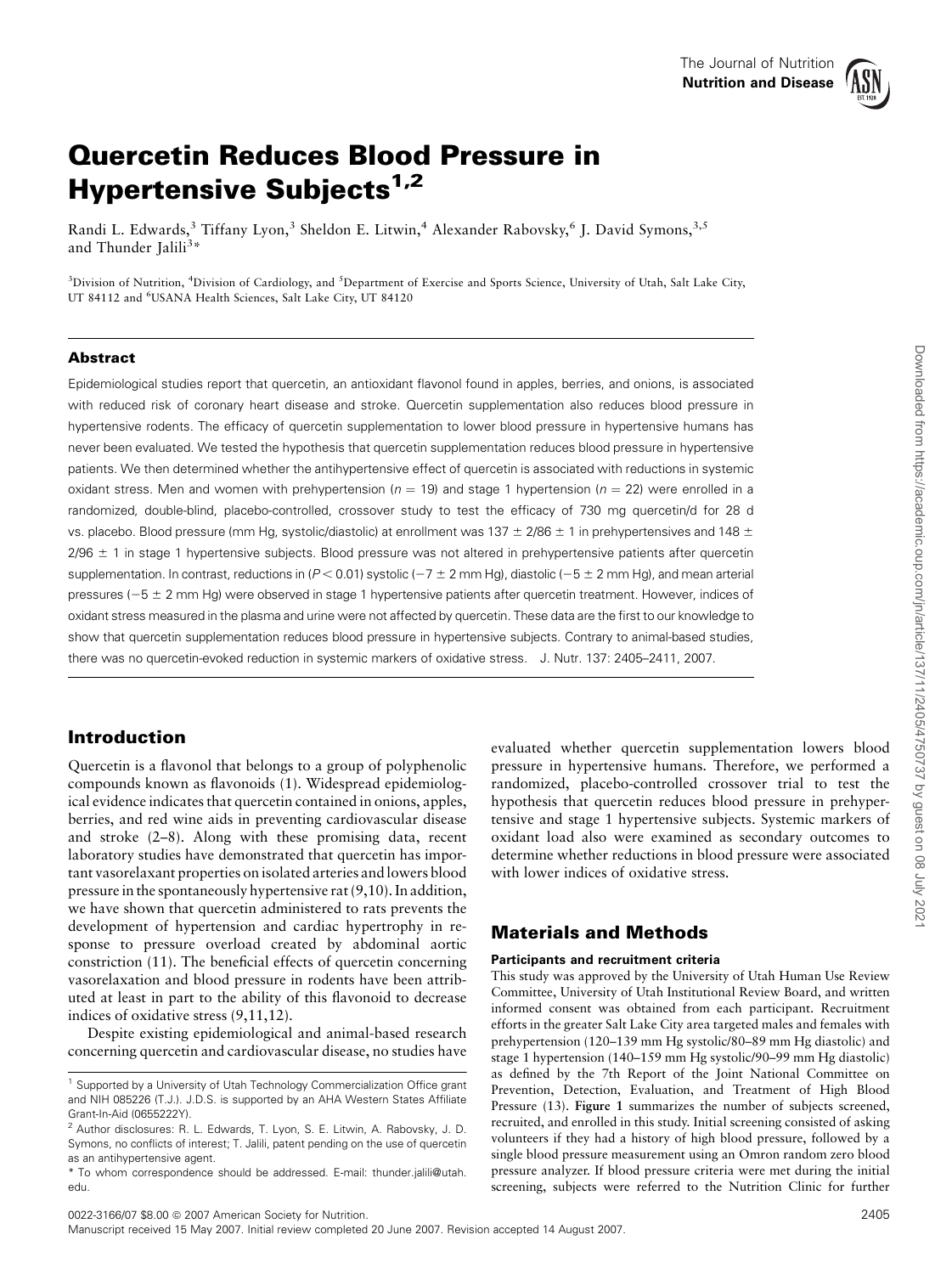

FIGURE 1 Summary of subject recruitment and experimental design.

evaluation of blood pressure and confirmation of eligibility criteria. Subjects who met blood pressure guidelines and eligibility criteria after the clinical evaluation were enrolled in the study. We recruited participants from October 2004 to June 2005. Forty-four patients who met study criteria consented and were enrolled, 21 prehypertensive and 23 stage 1 hypertensive. Forty-one subjects completed the entire protocol and 3 withdrew (1 male and 1 female from the prehypertensive group and 1 male from the stage 1 hypertensive group).

Subjects were excluded based on their current use of antihypertensive medication. Major exclusion criteria for hypertensive subjects included current smoking, history of a prior cardiovascular event, diabetes, renal insufficiency, hyperlipidemia (total cholesterol >240 mg/dL), pregnancy, lactation, any chronic disease that might interfere with study participation, BMI above 35 kg/m<sup>2</sup>, consumption of >12 alcoholic drinks weekly, or unwillingness to stop current supplement intake or use of calcium/ magnesium antacids. All subjects who met exclusion criteria agreed to maintain their typical diet and exercise habits.

#### Objectives, interventions, and outcomes

The primary hypothesis to be tested was that 365 mg quercetin aglycone taken twice per day reduces blood pressure in prehypertensive and stage 1 hypertensive subjects. The secondary hypothesis was that quercetininduced reductions in blood pressure would be associated with lower indices of systemic oxidant stress. Participants chosen from the initial screening process were scheduled for a familiarization visit to the clinic at the University of Utah Nutrition Laboratory. During that visit participant responsibilities were explained, consent was obtained, and blood pressure status was verified. Subjects were then instructed to discontinue any existing supplement use and complete a 14-d run-in period (Fig. 1). After the run-in period, they were enrolled in a double blind, placebo-controlled, crossover trial consisting of a 4-wk quercetin supplementation phase and a 4-wk placebo phase. A 14-d washout period separated the 2 phases. To validate that a 2-wk washout period was sufficient to reduce plasma quercetin to baseline, 5 subjects consumed quercetin supplements for 1 wk, followed by a 1-wk washout

period. We then measured plasma quercetin concentrations to determine whether quercetin levels were similar to those who had not taken quercetin.

Subjects were randomly assigned to begin either the quercetin or the placebo phase first. Four-week treatment phases were chosen because this duration has been shown to be efficacious concerning dietary interventions (14). Clinic visits were conducted on overnight-fasted subjects in the morning hours at the beginning and end of the placebo and quercetin supplementation phases. Subjects were instructed not to exercise prior to their appointments. Compliance was confirmed by a tablet count at the completion of each phase of the study and by quantifying plasma quercetin concentrations.

Because no human studies have examined whether quercetin reduces blood pressure in hypertensive humans, the dose of quercetin used in this trial was based on efficacious results we and others have obtained using animal models of hypertension (9,12,15). Tablets containing placebo or quercetin were manufactured by USANA Health Sciences (Table 1).

## Blood pressure measurement

Blood pressure was a primary outcome variable and was obtained at each clinic visit by a trained observer using an Omron random zero automatic blood pressure analyzer as previously described (16). Each participant sat quietly for 5–10 min, after which their arm was placed at heart level and blood pressure and pulse rate were measured at least 3 times in 3- to 5-min intervals. If blood pressure varied in these determinations by  $>10$  mm Hg, 3 additional trials were performed to measure systolic and diastolic blood pressure. The accumulated measurements then were averaged to determine overall systolic and diastolic pressure and pulse rate for each subject.

#### Venous blood collection

Blood samples were collected after blood pressure was measured. We collected blood by antecubital venipuncture from fasting subjects into sodium heparin tubes (Becton Dickinson). Collected blood was immediately stored on ice and centrifuged within 10 min at 2500  $\times$  g; 15 min at 4°C as previously described (17). Plasma was separated and stored at  $-80^{\circ}$ C until it was analyzed for quercetin concentration, plasma antioxidant reserve (PAR), and ferric reducing antioxidant power (FRAP).

#### Blood lipid, glucose, and urine collection

During each patient visit, whole blood ( $\sim$ 50  $\mu$ L) was obtained from a digit puncture to determine blood lipid concentrations (triglycerides; LDL, VLDL, HDL, and total lipoprotein concentrations) and glucose using a clinical Cholestech LDX blood analyzer (18). These outcomes were quantified because earlier studies have reported beneficial changes in the blood lipid profile of quercetin-supplemented rats that consumed a cholesterol-rich diet (19). Prior to each patient visit, first morning urine was collected, brought to the laboratory, and stored at  $-80^{\circ}$ C for later analysis of isoprostane concentrations.

#### Quercetin analysis

Plasma quercetin was analyzed as previously described (20) with slight modifications; 250  $\mu$ L samples were hydrolyzed with 100  $\mu$ L and 500  $\mu$ L of 6 mol/L HCl. Supernatants then were extracted with ethyl acetate and injected into an HPLC Discovery C18 column. The mobile phase was 1% acetic acid (solvent A) and 95% acetonitrile in 1% phosphoric

**TABLE 1** Composition of quercetin and placebo tablets

|                            | Placebo   |  | Quercetin |
|----------------------------|-----------|--|-----------|
|                            | mg/tablet |  |           |
| Quercetin with corn starch | 0         |  | 364       |
| Microcrystalline cellulose | 564       |  | 192       |
| Dicalcium phosphate        | 312       |  | 312       |
| Colloidal silicon dioxide  | 6         |  | 6         |
| Ascorbyl palmitate         | 6         |  | 14        |
| Croscarmellose sodium      | 12        |  | 12        |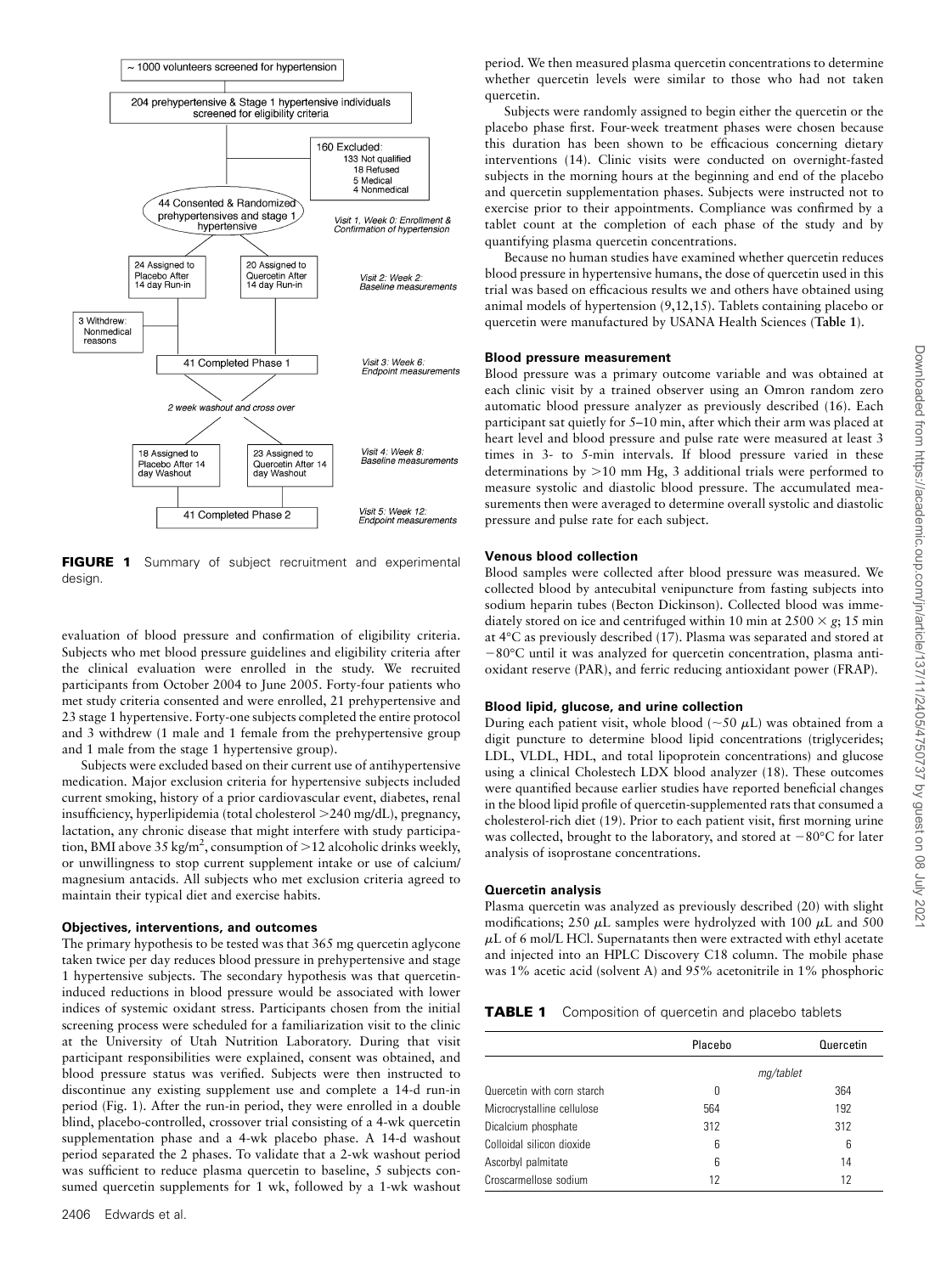acid (solvent B). The gradient elution used was solvent B from 10 to 85% over 20 min, and then held for 5 min before returning back to 10% for conditioning. A visible detector with 365 nm was used and quercetin was quantified by peak height ratio method.

## Indices of oxidative stress

PAR. Ex vivo amplification of isoprostanes was accomplished by introducing a source of free radicals (3-morpholinosydnonimine) into the blood plasma to induce oxidation of lipoproteins (21). Uric acid, a major water soluble antioxidant present in plasma, was removed using uricase prior to introduction of 3-morpholinosydnonimine so that any protection provided by other antioxidants could be measured. Therefore, PAR measures the non-urate antioxidant capacity, or antioxidant power, of blood. It has been previously demonstrated that supplementing antioxidants can increase the antioxidant capacity of the blood as determined by PAR (21).

**FRAP.** FRAP measures the ability of an antioxidant to reduce  $Fe<sup>3+</sup>$  to  $Fe<sup>2+</sup>$  (22) and is an index of plasma antioxidant potential in hypertensive patients (23–26). This assay was done as previously described (21). Briefly, plasma samples were diluted 1:2 with PBS, followed by addition of a reagent solution containing 0.8 mmol/L 2,4,6-tri-(2-pyridyl)-stirazine and 1.7 mmol/L FeCl<sub>3</sub>.6-H<sub>2</sub>O. Samples were then incubated at 37°C for 15 min and the absorbance at 593 nm was recorded in a plate reader (Molecular Devices, Spectramax 340 pc).

Urinary isoprostane measurement. Urine 8-isoprostane  $F2\alpha$  is a measure of lipid peroxidation and can be used to estimate oxidative stress in hypertensive humans (27–29). Quantification of 8-isoprostane F2 $\alpha$  (also known as 8-epi-PGF2 $\alpha$  or 8-iso-PGF2 $\alpha$ ) in urine samples was performed using a competitive enzyme-linked immunoassay kit (Cayman Chemical) according to the manufacturer's instructions.

## Dietary analysis

Three-day dietary records were obtained from each subject during the last 14 d of both placebo and quercetin treatment. All records were analyzed using the Food Processor dietary analysis program (ESHA Research) (30).

## Statistical analyses

All data are reported as means  $\pm$  SEM. All variables were analyzed using paired  $t$  tests to detect differences within the placebo and quercetin treatment phases (i.e. baseline vs. endpoint) (SPSS v.11.0.3). Dietary intake data and plasma quercetin concentrations were examined using paired t tests comparing placebo vs. quercetin phases. Regression analyses using age, gender, BMI, PAR, FRAP, and urinary isoprostane  $F2\alpha$  concentration as independent variables and systolic blood pressure as the dependent variable were performed. Systolic pressure was selected as the dependent variable, because it has been identified as a better predictor of cardiovascular disease than diastolic pressure (13). Differences were considered significant at  $P < 0.05$ .

# Results

Patient characteristics. Nearly 1000 patients were interviewed and screened for eligibility. The majority (i.e.  $\sim$ 800) were not considered further for participation because they met 1 or more of the exclusion criteria or did not have blood pressure within study limits. From this initial screening, 204 individuals were evaluated in more detail at a subsequent clinic visit to determine whether all inclusion/exclusion criteria were met and if blood pressure was within the study limits (Fig. 1). Forty-four subjects were initially enrolled and 41 completed the entire 12-wk study. The age of prehypertensive ( $n = 19$ ,  $n = 13$  males) and stage 1 hypertensive ( $n = 22$ ,  $n = 13$  males) subjects was  $47.8 \pm 3.5$ and 49.2  $\pm$  2.9 y old, respectively. No adverse effects of quercetin or placebo treatment were reported during the course of the study. Weight and BMI did not change between treatments in either group (Table 2). Heart rate was unchanged throughout the study (data not shown).

Plasma quercetin was  $695 \pm 103$  nmol/L after placebo treatment and increased to  $1419 \pm 189$  nmol/L after quercetin treatment. Our preliminary experiments indicated that a 1-wk washout period was sufficient to bring plasma quercetin concentrations to  $562 \pm 27$  nmol/L. These values are similar to those obtained from subjects who consumed placebo but had not yet been exposed to quercetin. There was also no effect of treatment order on the observed changes in blood pressure ( $r = 0.194; P =$ 0.388), indicating that the antihypertensive effect of quercetin did not persist in those who received quercetin supplements before placebo.

Blood pressure. Placebo treatment did not alter blood pressure in either group of hypertensive subjects. Blood pressure was

**TABLE 2** Body mass and biomarkers of oxidative stress in prehypertensive and stage 1 hypertensive subjects before and after supplementation with quercetin and placebo $1$ 

|                                | Weight         | <b>BMI</b>        | Urinary isoprostane | Plasma FRAP   | Plasma PAR   |
|--------------------------------|----------------|-------------------|---------------------|---------------|--------------|
| Prehypertensive-placebo        | kд             | kg/m <sup>2</sup> | nmol/mol creatine   | $\mu$ mol/L   | ng/L         |
| $\sqrt{n}$                     | 19             | 19                | 8                   | 8             | 8            |
| Baseline                       | $91.6 \pm 5.3$ | $29.8 \pm 1.3$    | $1.53 \pm 0.21$     | $1180 \pm 59$ | $346 \pm 32$ |
| Endpoint                       | $91.6 \pm 5.4$ | $29.7 \pm 1.3$    | $1.69 \pm 0.26$     | $1028 \pm 62$ | $321 \pm 58$ |
| Prehypertensive-quercetin      |                |                   |                     |               |              |
| $\sqrt{n}$                     | 19             | 19                | 8                   | 8             | 8            |
| Baseline                       | $91.6 \pm 5.3$ | $29.6 \pm 1.3$    | $1.46 \pm 0.16$     | $1089 \pm 56$ | $308 \pm 55$ |
| Endpoint                       | $91.6 \pm 5.2$ | $29.7 \pm 1.2$    | $1.47 \pm 0.21$     | $1072 \pm 68$ | $280 \pm 37$ |
| Stage 1 hypertensive-placebo   |                |                   |                     |               |              |
| $\sqrt{n}$                     | 22             | 22                | 8                   | 8             | 8            |
| Baseline                       | $88.7 \pm 4.4$ | $29.5 \pm 1.4$    | $1.67 \pm 0.42$     | $1096 \pm 70$ | $285 \pm 60$ |
| Endpoint                       | $88.0 \pm 4.4$ | $29.4 \pm 1.4$    | $2.57 \pm 1.00$     | $1086 \pm 66$ | $238 \pm 52$ |
| Stage 1 hypertensive-quercetin |                |                   |                     |               |              |
| $\sqrt{n}$                     | 22             | 22                | 8                   | 8             | 8            |
| Baseline                       | $88.7 \pm 5.5$ | $29.3 \pm 1.3$    | $2.32 \pm 0.70$     | $1056 \pm 59$ | $258 \pm 55$ |
| Endpoint                       | $88.2 \pm 5.5$ | $29.5 \pm 1.4$    | $1.55 \pm 0.17$     | $1152 \pm 69$ | $281 \pm 74$ |

<sup>1</sup> Values are means  $\pm$  SEM. There were no changes in either group during either phase of the study.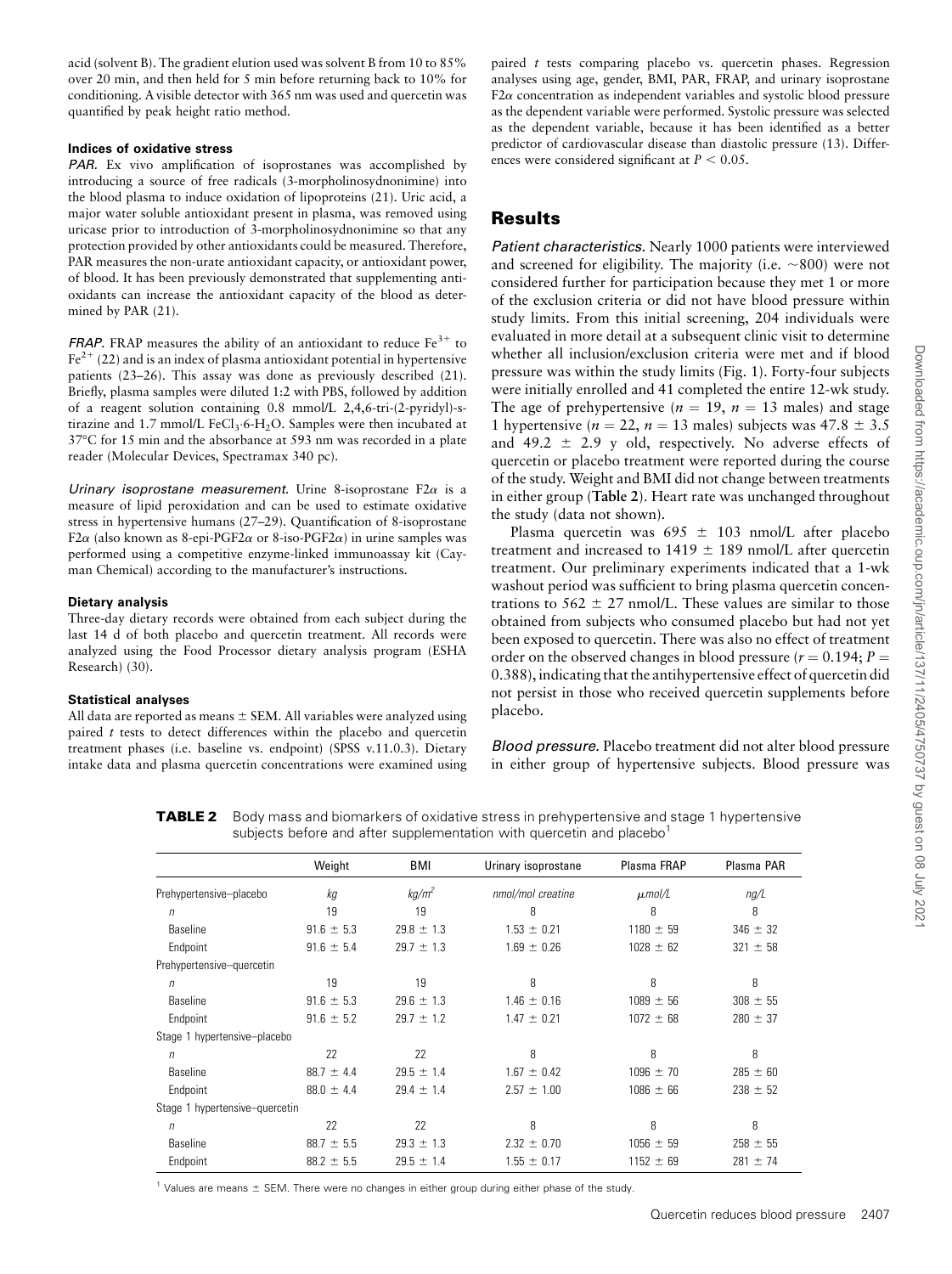Downloaded from https://academic.oup.com/jn/article/137/11/2405/4750737 by guest on 08 July 202 Downloaded from https://academic.oup.com/jn/article/137/11/2405/4750737 by guest on 08 July 2021

similar in prehypertensive subjects compared with placebo after quercetin treatment. In contrast, quercetin supplementation reduced systolic, diastolic, and mean arterial pressure in stage 1 hypertensive subjects (Fig. 2A,B; Table 3). The antihypertensive effect of quercetin was independent of gender ( $r = 0.343$ ;  $P = 0.118$ ), age ( $r = 0.202$ ;  $P = 0.381$ ), and BMI ( $r = 0.061$ ;  $P =$ 0.788) in stage 1 hypertensive subjects.

Indices of oxidative stress and antioxidant capacity. Measurements of antioxidant capacity (fasting plasma FRAP and PAR) and oxidative stress (fasting urinary 8-isoprostane  $F2\alpha$ concentration) within either placebo or quercetin supplementation phases were not altered (Table 2). The antihypertensive effect of quercetin was independent of PAR ( $r = 0.367$ ; P = 0.093), FRAP ( $r = 0.02$ ;  $P = 0.930$ ), and urinary 8-isoprostane F2 $\alpha$  ( $r = 0.353$ ; P = 0.437) in stage 1 hypertensives.

Dietary analyses. Three-day diet record analysis indicated that there was lower vitamin K intake during the quercetin phase vs. placebo in prehypertensive patients (Table 4). Stage 1 hypertensive subjects had reductions in potassium intake during the quercetin supplementation vs. placebo phase (Table 4). All other nutrients evaluated were similar in placebo vs. quercetin phases in both groups of hypertensive subjects.

Fasting plasma lipids and glucose. Concentrations of plasma triglycerides and total, LDL, VLDL, and HDL cholesterol, and fasting blood glucose concentrations did not change after quercetin supplementation or after placebo treatment in prehypertensive or stage 1 hypertensive patients (Table 5). The total cholesterol:HDL cholesterol ratio was also unchanged (data not shown).

# **Discussion**

Results from this investigation support our primary hypothesis and are the first to our knowledge to demonstrate that daily

supplementation with 730 mg quercetin for 28 d reduces systolic, diastolic, and mean arterial pressure in subjects with stage 1 hypertension. These findings are an important extension of previous studies showing that quercetin lowers blood pressure in hypertensive animals (9,11,12,31,32) and prevents the onset of hypertension in response to mechanical overload in rodents (11). The antihypertensive effect of quercetin in our subjects may also explain at least in part why previous epidemiological reports show an inverse relationship between dietary flavonoid intake and heart disease risk (1–8,33–37). In contrast to results obtained from in vitro experiments and animal models (9,11,12,31,32,38), we did not observe a quercetin-evoked reduction in oxidative stress as determined by plasma PAR, FRAP, and urinary isoprostanes.

To our knowledge, only 1 other study has examined the effect of quercetin supplementation in humans (39). In that investigation, Conquer et al. (39) reported no changes in blood pressure when normotensive individuals (i.e.  $\leq$ 120 mm Hg systolic/ $\leq$  80 mm Hg diastolic) were supplemented with 1000 mg/d of quercetin for 8 wk, despite similar plasma quercetin concentrations (1262  $\pm$  263 nmol/L) compared with our study (1419  $\pm$ 189 nmol/L). These data indicate a certain degree of hypertension might be required for quercetin to exert a blood pressurelowering effect. This possibility is supported by data from the present study wherein quercetin reduced systolic, diastolic, and mean arterial pressure in stage 1 hypertensive subjects but not in those with prehypertension. Likewise, animal-based studies have demonstrated that quercetin is efficacious in lowering blood pressure in hypertensive but not normotensive rats (9,11).

Three-day diet records were used to evaluate whether changes in nutrient intake influenced blood pressure during the quercetin treatment phase. Though stage 1 hypertensive subjects had decreased intake of potassium and prehypertensives consumed less vitamin K during the quercetin phase, it is unlikely that these changes led to reduced blood pressure. With regard to dietary intake of polyphenolic compounds, it is not possible to



**FIGURE 2** Mean arterial blood pressure at baseline and after quercetin and placebo treatments in prehypertensive  $(A, n = 19)$  and stage 1 hypertensive (B,  $n = 22$ ) subjects. Upper graphs illustrate individual subject responses during each supplementation phase; the lower graphs show means  $\pm$  SEM. \*Different from baseline,  $P < 0.05$ . MAP, Mean arterial pressure.

2408 Edwards et al.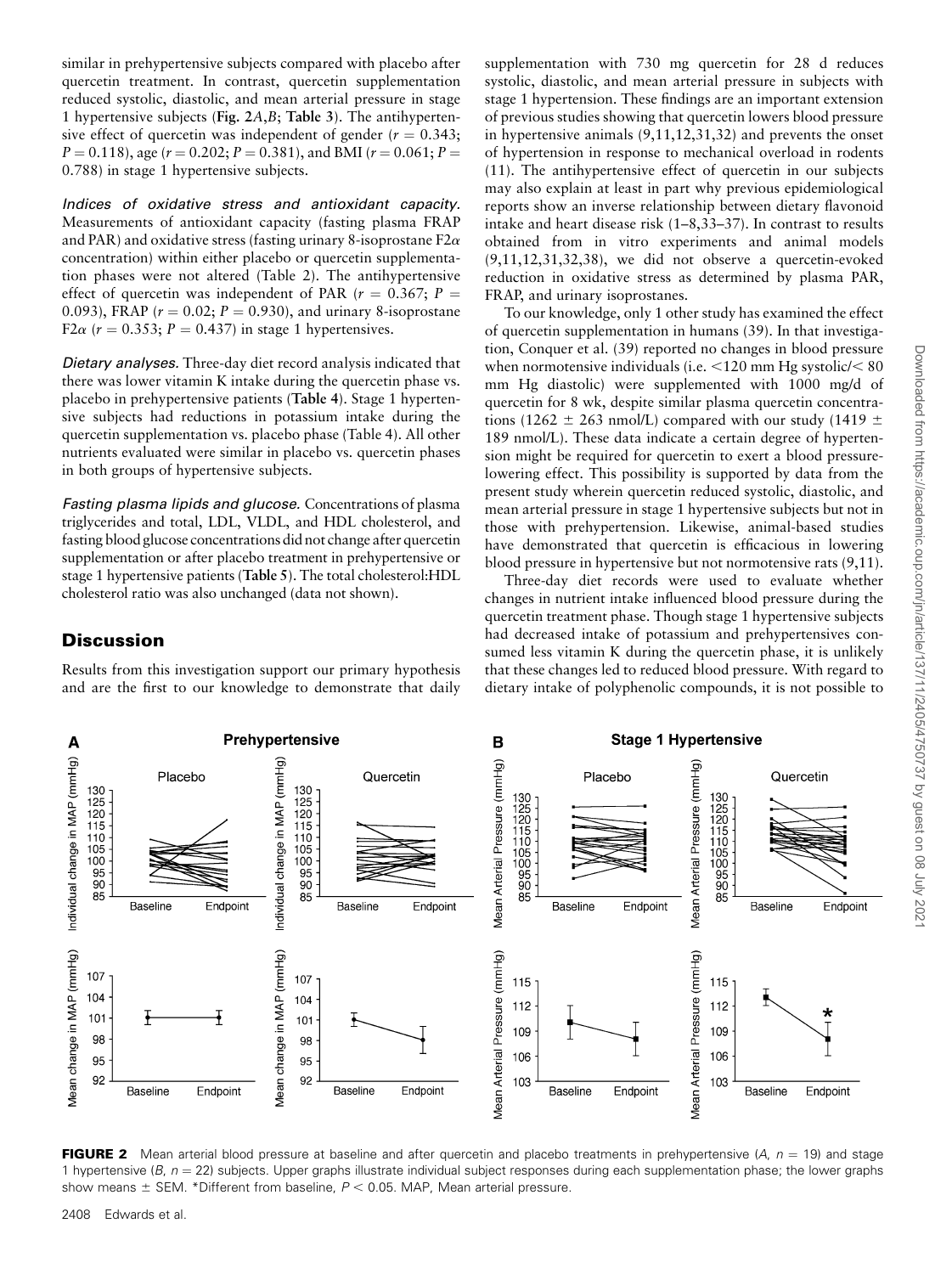# **TABLE 3** Blood pressure in prehypertensive and stage 1 hypertensive subjects before and after supplementation with quercetin and placebo $1$

|                                 | Prehypertensive, $n = 19$ |                  | Stage 1 Hypertensive, $n = 22$ |                  |  |  |
|---------------------------------|---------------------------|------------------|--------------------------------|------------------|--|--|
|                                 | Systolic                  | <b>Diastolic</b> | Systolic                       | <b>Diastolic</b> |  |  |
|                                 | mm Hq                     |                  |                                |                  |  |  |
| Blood pressure<br>at enrollment | $137 \pm 2$               | $86 \pm 1$       | $148 \pm 2$                    | $96 \pm 1$       |  |  |
| Placebo                         |                           |                  |                                |                  |  |  |
| Baseline                        | $135 \pm 3$               | $84 + 1$         | $141 \pm 2$                    | $94 + 2$         |  |  |
| Endpoint                        | $131 \pm 3$               | $87 \pm 1$       | $138 \pm 2$                    | $93 \pm 2$       |  |  |
| Quercetin                       |                           |                  |                                |                  |  |  |
| <b>Baseline</b>                 | $132 \pm 1$               | $85 \pm 1$       | $145 \pm 2$                    | $97 + 1$         |  |  |
| Endpoint                        | $128 \pm 3$               | $84 \pm 2$       | $138 \pm 2^*$                  | $92 \pm 2^*$     |  |  |

<sup>1</sup> Values are means  $\pm$  SEM. \*Different from quercetin baseline,  $P < 0.01$  (paired t test).

determine intake of items such as quercetin, because there are no suitable databases available for such an analysis. The lack of databases likely can be attributed to the variation in chemical composition of fruits and vegetables, coupled with the lack of sufficiently accurate analytical tools (33). Despite these limitations, it has been estimated that average dietary intake of quercetin from Western diets is 28–42 mg/d (33,35,36). Intake of polyphenolic compounds in individual diets is likely dependent on fruit, vegetable, and whole grain consumption and variations in these foods would be reflected in the vitamin, mineral, and fiber content reported. Because these dietary variables were generally similar in subjects during the placebo and quercetin phases of the study, we believe that intake of

| <b>TABLE 4</b> Analysis of 3-d dietary records from prehypertensive |
|---------------------------------------------------------------------|
| and stage 1 hypertensive subjects after                             |
| supplementation with quercetin and placebo <sup>1</sup>             |

|                          | Prehypertensive,<br>$n = 18^2$ |                | Stage 1 hypertensive,<br>$n = 21^2$ |                 |
|--------------------------|--------------------------------|----------------|-------------------------------------|-----------------|
|                          | Placebo                        | Quercetin      | Placebo                             | Quercetin       |
| Energy, kJ/d             | $9043 \pm 553$                 | $9663 \pm 829$ | $8776 \pm 645$                      | $8156 \pm 620$  |
| Protein, g/d             | $91 \pm 5$                     | $89 \pm 8$     | $87 \pm 5$                          | $83 \pm 6$      |
| Fat, g/d                 | $74 \pm 7$                     | $84 \pm 9$     | $80 \pm 6$                          | $72 \pm 6$      |
| Saturated fat, g/d       | $24 \pm 3$                     | $27 \pm 3$     | $24 \pm 2$                          | $22 \pm 2$      |
| Polyunsaturated fat, g/d | $9 \pm 1$                      | $9 \pm 1$      | $12 \pm 2$                          | $10 \pm 2$      |
| Monounsaturated fat, g/d | $20 \pm 2$                     | $18 \pm 2$     | $19 \pm 2$                          | $18 \pm 2$      |
| Fiber, g/d               | $21 \pm 1$                     | $24 \pm 2$     | $22 \pm 3$                          | $22 \pm 4$      |
| Carbohydrate, g/d        | $292 \pm 19$                   | $309 \pm 27$   | $252 \pm 27$                        | $244 \pm 23$    |
| Cholesterol, mg/d        | $267 \pm 34$                   | $265 \pm 35$   | $232 \pm 28$                        | $221 \pm 28$    |
| Vitamin C, mg/d          | $172 \pm 28$                   | $146 \pm 18$   | $164 \pm 56$                        | $103 \pm 16$    |
| Vitamin E, mg/d          | $13 \pm 2$                     | $17 \pm 3$     | $15 \pm 4$                          | $14 \pm 3$      |
| Vitamin K, $\mu$ g/d     | $55 \pm 13$                    | $114 \pm 32^*$ | $64 \pm 22$                         | $43 \pm 8$      |
| Calcium, mg/d            | $1075 \pm 101$                 | $1015 \pm 136$ | $1039 \pm 95$                       | $966 \pm 128$   |
| Magnesium, mg/d          | $288 \pm 39$                   | $271 \pm 41$   | $276 \pm 24$                        | $261 \pm 29$    |
| Sodium, mg/d             | $2942 \pm 303$                 | $3482 \pm 464$ | $2794 \pm 253$                      | $3153 \pm 238$  |
| Potassium, mg/d          | $3035 \pm 185$                 | $2580 \pm 200$ | $2465 \pm 239$                      | $2195 \pm 234*$ |
| Selenium, $\mu$ g/d      | $79 \pm 8$                     | $65 \pm 9$     | $86 \pm 12$                         | $79 \pm 12$     |
| Zinc, $mg/d$             | $10 \pm 1$                     | $9 \pm 1$      | $9 \pm 1$                           | $8 \pm 1$       |

<sup>1</sup> Values are means  $\pm$  SEM. \*Different from placebo,  $P < 0.05$  (paired t test).  $2$  Diet records from 1 patient in the prehypertensive group and from 1 in the stage 1 hypertensive group were not collected.

polyphenolic compounds did not differ in participants in our investigation.

Recent AHA statistics estimate that over 50 million Americans suffer from hypertension (38). There is a linear relationship between blood pressure and mortality from stroke and ischemic heart disease that emphasizes the importance of blood pressure control (40). Based on risk assessment summarized in the 7th Report of the Joint National Committee on Prevention, Detection, Evaluation, and Treatment of High Blood Pressure, the risk of death from ischemic heart disease and stroke in prehypertensive patients used in the present study is double that of individuals with blood pressure of 115/75 mm Hg and nearly 4 times greater in stage 1 hypertensive patients (13). The quercetin-induced lowering of systolic blood pressure observed in stage 1 hypertensive subjects  $(-7.2 \text{ mm Hg})$  is clinically relevant because reductions of this magnitude are associated with a decrease in mortality of  $\sim$ 14% from stroke and  $\sim$ 9% from coronary heart disease (40). These findings are noteworthy in light of the emergence of systolic blood pressure as a more important risk factor than diastolic pressure with regard to mortality from cardiovascular disease, particularly in individuals aged  $>50$  y (13).

Lifestyle modification has been emphasized in prehypertensive and hypertensive individuals as an initial intervention to control blood pressure (13). Interestingly, the reduction of blood pressure we observed in stage 1 hypertensive subjects after quercetin supplementation is similar to those experienced following sodium reduction, weight reduction, increased physical activity, or alcohol reduction (41). Other proven lifestyle modifications such as the Dietary Approaches to Stop Hypertension diet result in similar or slightly greater blood pressure reduction (41). Thus, it appears that the effects of quercetin supplementation are consistent with current recommended lifestyle modifications used to reduce blood pressure.

Our secondary hypothesis was that the antihypertensive effect of quercetin would be associated with a reduction of systemic oxidant stress. Rationale for this hypothesis was based on studies showing that quercetin lowers indices of oxidative stress in a dose-dependent manner in spontaneously hypertensive rats (e.g. lower urinary isoprostanes and plasma malondialdehyde) (9) and nitric oxide-deficient rats (e.g. reduced plasma malondialdehyde and glutathione peroxidase activity) (12). Instead, we observed that plasma antioxidant potential (FRAP and PAR analyses) and urinary 8-isoprostane  $F2\alpha$  were similar in prehypertensive and stage 1 hypertensive subjects regardless of quercetin or placebo treatment. We do not think that the lack of an antioxidant effect by quercetin treatment was due to the dose we used, because it was similar (730 mg/d,  $\sim$ 8.5 mg/kg) to the concentration used in previous animal studies (10 mg/kg) wherein antioxidant effects were demonstrated (9,12,15). Nevertheless, species-dependent differences in metabolism of quercetin (human vs. rat) may exist. Because local increased vascular and renal oxidative stress have been reported in hypertensive animals (42,43), it is possible that humans in our studies also had elevated oxidative stress in these compartments despite our observation that urinary isoprostanes were unchanged. Vascular and renal oxidative stress are difficult to assess in humans and, as such, we cannot rule out the possibility that quercetin might have produced local effects that were not detected using our global measures of oxidative stress (i.e. urinary isoprostanes).

An important consideration for the present study is the severity of oxidant stress in our hypertensive subjects. In this regard, plasma FRAP was similar between both groups of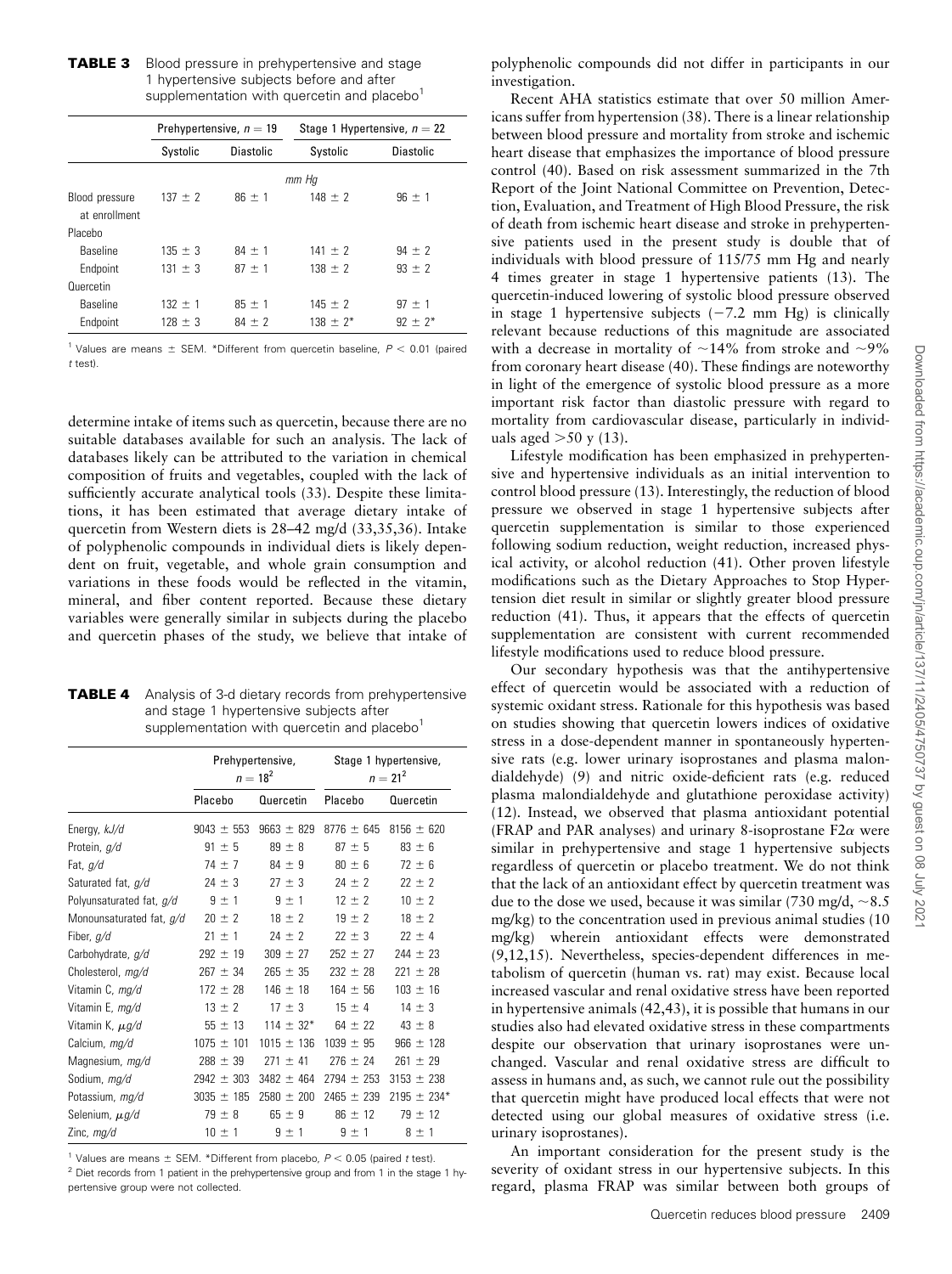|                                | <b>Total cholesterol</b> | LDL             | <b>HDL</b>      | <b>VLDL</b>     | <b>Triglycerides</b> | Glucose         |
|--------------------------------|--------------------------|-----------------|-----------------|-----------------|----------------------|-----------------|
| Prehypertensive, $n = 19$      |                          | mmol/L          |                 |                 |                      |                 |
| Placebo                        |                          |                 |                 |                 |                      |                 |
| <b>Baseline</b>                | $5.12 \pm 0.24$          | $3.03 \pm 0.17$ | $1.24 \pm 0.12$ | $0.83 \pm 0.11$ | $1.82 \pm 0.24$      | $5.68 \pm 0.18$ |
| Endpoint                       | $5.38 \pm 0.22$          | $3.17 \pm 0.17$ | $1.31 \pm 0.12$ | $0.87 \pm 0.10$ | $1.93 \pm 0.21$      | $5.89 \pm 0.20$ |
| Quercetin                      |                          |                 |                 |                 |                      |                 |
| <b>Baseline</b>                | $5.13 \pm 0.23$          | $3.00 \pm 0.20$ | $1.24 \pm 0.13$ | $0.91 \pm 0.13$ | $2.00 \pm 0.24$      | $5.99 \pm 0.25$ |
| Endpoint                       | $5.15 \pm 0.24$          | $3.04 \pm 0.17$ | $1.25 \pm 0.11$ | $0.80 \pm 0.06$ | $1.76 \pm 0.12$      | $5.89 \pm 0.14$ |
| Stage 1 hypertensive, $n = 22$ |                          |                 |                 |                 |                      |                 |
| Placebo                        |                          |                 |                 |                 |                      |                 |
| Baseline                       | $5.32 \pm 0.21$          | $2.98 \pm 0.21$ | $1.27 \pm 0.08$ | $1.08 \pm 0.15$ | $2.37 \pm 0.34$      | 6.37 $\pm$ 0.28 |
| Endpoint                       | $5.33 \pm 0.18$          | $3.09 \pm 0.17$ | $1.31 \pm 0.09$ | $1.00 \pm 0.13$ | $2.20 \pm 0.29$      | $6.11 \pm 0.18$ |
| Quercetin                      |                          |                 |                 |                 |                      |                 |
| Baseline                       | $5.34 \pm 0.22$          | $3.23 \pm 0.24$ | $1.23 \pm 0.09$ | $1.05 \pm 0.18$ | $2.32 \pm 0.39$      | $6.00 \pm 0.20$ |
| Endpoint                       | $5.22 \pm 0.24$          | $3.09 \pm 0.26$ | $1.25 \pm 0.11$ | $1.10 \pm 0.15$ | $2.43 \pm 0.34$      | $6.12 \pm 0.24$ |

<sup>1</sup> Values are means  $\pm$  SEM. There were no changes in either group during either phase of the study.

hypertensive subjects (1065–1130  $\mu$ mol/L) from our present trial and normotensive subjects (973-1064  $\mu$ mol/L) that were evaluated in a previous study using identical methods (21). These data indicate that the cohort evaluated in the present investigation did not have elevated oxidant stress, at least in terms of FRAP. As such, the ability of quercetin to further reduce markers of oxidative stress may be limited. Evidence does exist, however, for a mechanism involving angiotensin converting enzyme. For example, 30 mg/kg quercetin (p.o.) in rats significantly blunted the hypertensive response to i.v. administration of angiotensin I (44). Although it is possible that higher systemic concentrations of quercetin, as observed in our study, could limit angiotensin II production and lower blood pressure, further investigation would be required to confirm this speculation.

Our study is, to our knowledge, the first to show that quercetin reduces blood pressure in stage I hypertensive individuals. Though we used a powerful experimental design (double blinded, placebo-controlled, crossover) and found quercetin supplementation to be efficacious in reducing blood pressure, extrapolation of our results to the general population should be done with caution given the homogeneous cohort (middle-aged, Caucasian men and women) and modest sample size. Nevertheless, our data indicate that potential exists for this polyphenolic compound to be used as adjunct therapy in diet/ lifestyle interventions to help control blood pressure in hypertensive individuals.

# Acknowledgments

The authors thank Dr. Tim Wood of USANA Health Sciences for the kind gift of placebo and quercetin containing tablets in the specifications required for this study and Dr. Daniel Williams for assistance in statistical analysis.

# Literature Cited

- 1. Hertog MG, Hollman PC. Potential health effects of the dietary flavonol quercetin. Eur J Clin Nutr. 1996;50:63–71.
- 2. Knekt P, Kumpulainen J, Jarvinen R, Rissanen H, Heliovaara M, Reunanen A, Hakulinen T, Aromaa A. Flavonoid intake and risk of chronic diseases. Am J Clin Nutr. 2002;76:560–8.
- 3. Knekt P, Jarvinen R, Reunanen A, Maatela J. Flavonoid intake and coronary mortality in Finland: a cohort study. BMJ. 1996;312:478–81.
- 4. Constant J. Alcohol, ischemic heart disease, and the French paradox. Coron Artery Dis. 1997;8:645–9.
- 5. Keli SO, Hertog MG, Feskens EJ, Kromhout D. Dietary flavonoids, antioxidant vitamins, and incidence of stroke: the Zutphen study. Arch Intern Med. 1996;156:637–42.
- 6. Hertog MG, Feskens EJ, Hollman PC, Katan MB, Kromhout D. Dietary antioxidant flavonoids and risk of coronary heart disease: the Zutphen Elderly Study. Lancet. 1993;342:1007–11.
- 7. Huxley RR, Neil HA. The relation between dietary flavonol intake and coronary heart disease mortality: a meta-analysis of prospective cohort studies. Eur J Clin Nutr. 2003;57:904–8.
- 8. Mennen LI, Sapinho D, de Bree A, Arnault N, Bertrais S, Galan P, Hercberg S. Consumption of foods rich in flavonoids is related to a decreased cardiovascular risk in apparently healthy French women. J Nutr. 2004;134:923–6.
- 9. Duarte J, Perez-Palencia R, Vargas F, Ocete MA, Perez-Vizcaino F, Zarzuelo A, Tamargo J. Antihypertensive effects of the flavonoid quercetin in spontaneously hypertensive rats. Br J Pharmacol. 2001;133: 117–24.
- 10. Duarte J, Perez-Vizcaino F, Zarzuelo A, Jimenez J, Tamargo J. Vasodilator effects of quercetin in isolated rat vascular smooth muscle. Eur J Pharmacol. 1993;239:1–7.
- 11. Jalili T, Carlstrom J, Kim S, Freeman D, Jin H, Wu TC, Litwin SE, Symons JD. Quercetin-supplemented diets lower blood pressure and attenuate cardiac hypertrophy in rats with aortic constriction. J Cardiovasc Pharmacol. 2006;47:531–41.
- 12. Duarte J, Jimenez R, O'Valle FF, Galisteo M, Perez-Palencia R, Vargas F, Perez-Vizcaino F, Zarzuelo A, Tamargo J. Protective effects of the flavonoid quercetin in chronic nitric oxide deficient rats. J Hypertens. 2002;20:1843–54.
- 13. Chobanian AV, Bakris GL, Black HR, Cushman WC, Green LA, Izzo JL, Jones DW, Materson BJ, Oparil S, et al. Seventh report of the Joint National Committee on Prevention, Detection, Evaluation, and Treatment of High Blood Pressure. Hypertension. 2003;42:1206–52.
- 14. Appel LJ, Moore TJ, Obarzanek E, Vollmer WM, Svetkey LP, Sacks FM, Bray GA, Vogt TM, Cutler JA, et al. A clinical trial of the effects of dietary patterns on blood pressure. DASH Collaborative Research Group. N Engl J Med. 1997;336:1117–24.
- 15. Carlstrom J, Symons JD, Wu TC, Bruno RS, Litwin SE, Jalili T. A quercetin supplemented diet does not prevent cardiovascular complications in spontaneously hypertensive rats. J Nutr. 2007;137:628–33.
- 16. Redon J, Oliva MR, Tormos C, Giner V, Chaves J, Iradi A, Saez GT. Antioxidant activities and oxidative stress byproducts in human hypertension. Hypertension. 2003;41:1096–101.
- 17. Vassalle C, Botto N, Andreassi MG, Berti S, Biagini A. Evidence for enhanced 8-isoprostane plasma levels, as index of oxidative stress in vivo, in patients with coronary artery disease. Coron Artery Dis. 2003; 14:213–8.